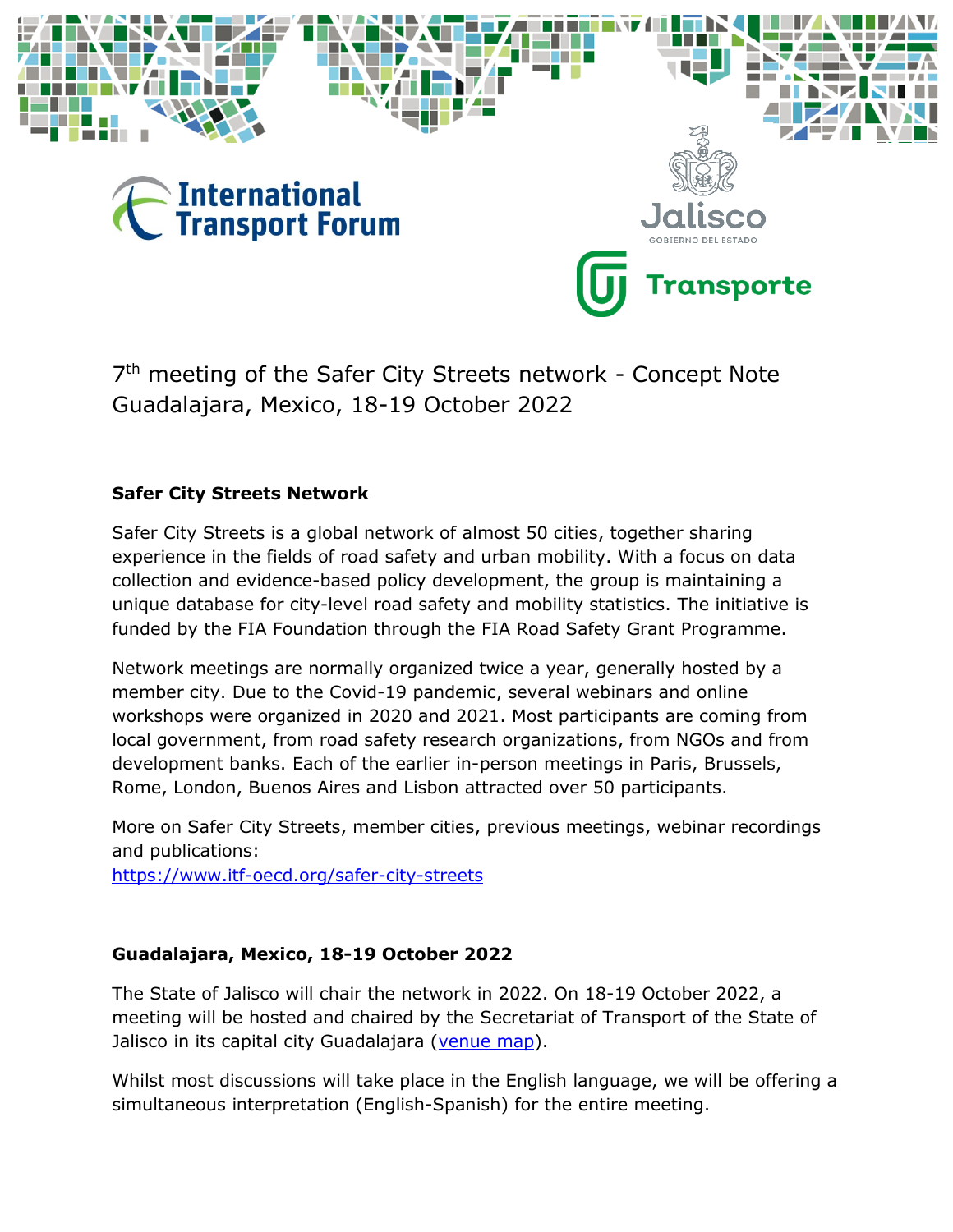

### **Core agenda items**

The meeting's agenda will reflect the priorities set by the ITF and the meeting chair, as well as the key issues identified in the 2021 webinars and online workshops:

- Monitoring Progress in Urban Road Safety Release of new data and report
- Inclusion, Equity, Gender, Sustainability and Participatory initiatives
- Road Safety and Public Transport
- Speed management
- Protecting vulnerable road users
- Public Engagement, Advocacy and Campaigns

### **Partner events**

Partner organisations for this meeting are invited to work with the ITF and with the State of Jalisco to maximize the knowledge exchange opportunities. They will be invited:

- to contribute to the agenda, possibly moderate and organize a session
- host events before / during / after the meeting

Potential partners, already liaising with the ITF, non-exhaustive list:

- World Bank
- Bloomberg Partnership for Healthy Cities
- iRAP
- Vital Strategies
- POLIS
- IADB
- WRI
- GDCI
- FIA and FIA automobile club members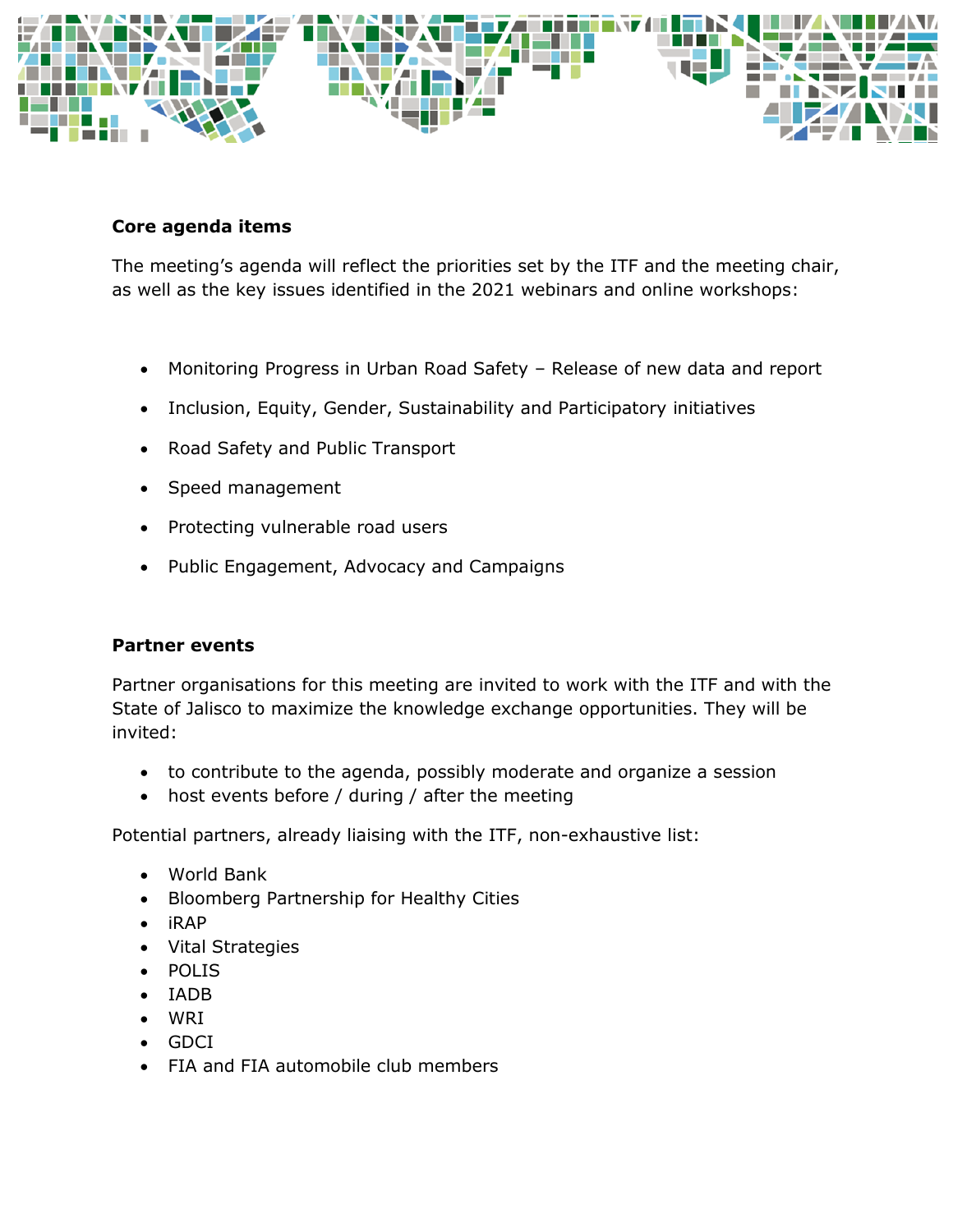

## **Overview of agenda and partner events**

| <b>Monday 17</b><br><b>October</b>                                         | <b>Tuesday 18 October</b>                                                                                                                                | <b>Wednesday 19</b><br><b>October</b>                                                                                   | <b>Thursday 20</b><br><b>October</b> | Friday 21<br><b>October</b>                                                |
|----------------------------------------------------------------------------|----------------------------------------------------------------------------------------------------------------------------------------------------------|-------------------------------------------------------------------------------------------------------------------------|--------------------------------------|----------------------------------------------------------------------------|
|                                                                            | <b>Safer City Streets</b><br>(afternoon only)                                                                                                            | <b>Safer City</b><br><b>Streets</b><br>(full day)                                                                       |                                      |                                                                            |
| Additional day<br>reserved for<br>partner events<br>or other<br>activities | partner events /<br>activities (tbc)                                                                                                                     | • Road Safety<br>and Public<br>Transport<br>• Speed<br>management<br>• Vulnerable<br>road users                         | partner events /<br>activities (tbc) | Additional day<br>reserved for<br>partner events<br>or other<br>activities |
|                                                                            | • Welcome<br>session/problem<br>framing and<br>Report launch<br>· Inclusion,<br>Equity, Gender,<br>Sustainability<br>and<br>Participatory<br>initiatives | • Public<br>Engagement,<br>Advocacy and<br>Campaigns<br>• Partners'<br>updates, next<br>steps and<br>closing<br>remarks | partner events /<br>activities (tbc) |                                                                            |